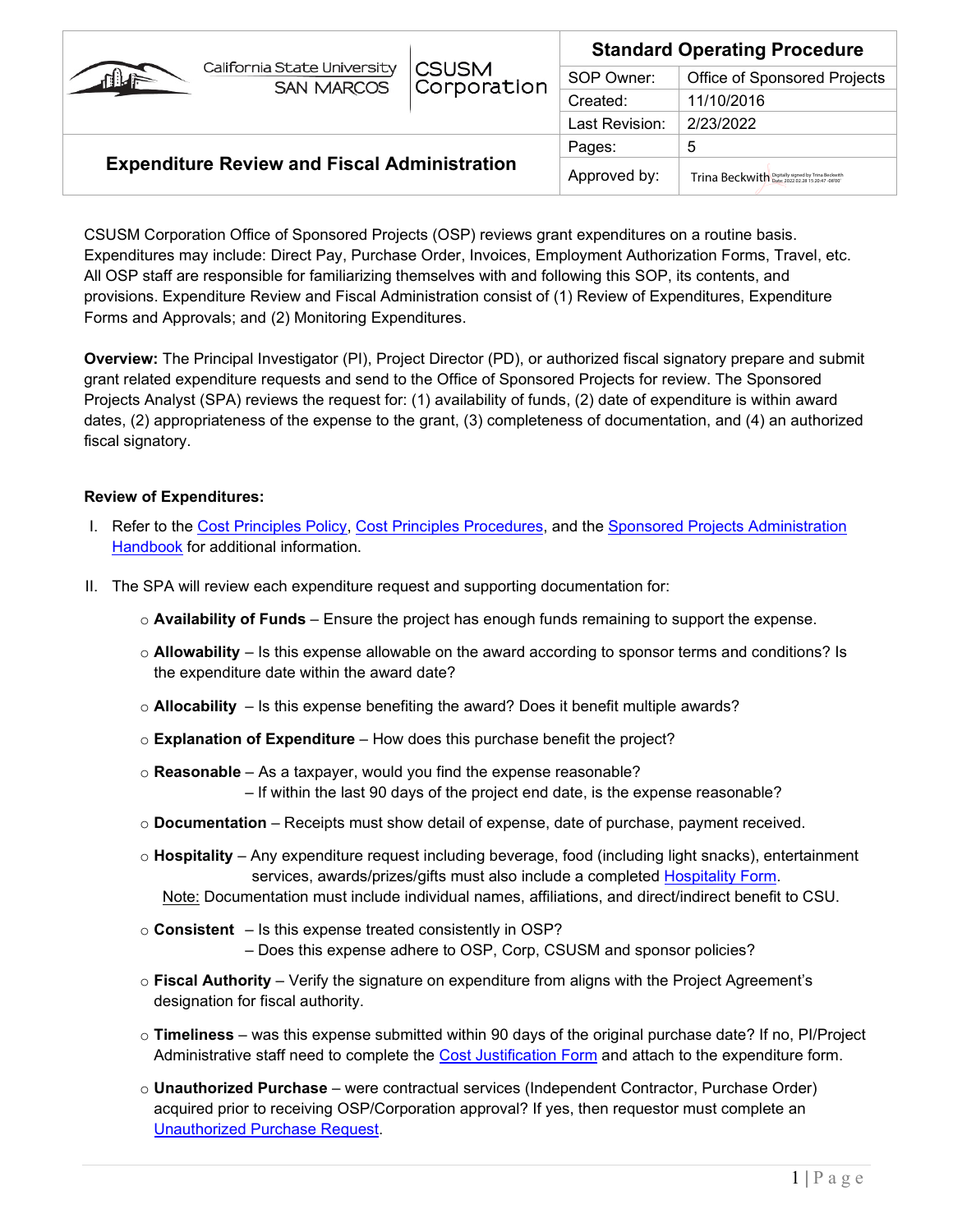## **Summary of Expenditure Forms to Initiate Payments**

| <b>Type</b>                                        | <b>Use and Notes</b>                                                                                                                                                                                                             | <b>Req</b> | <b>Department</b>                                |
|----------------------------------------------------|----------------------------------------------------------------------------------------------------------------------------------------------------------------------------------------------------------------------------------|------------|--------------------------------------------------|
|                                                    | Use to reimburse individuals for project related costs paid by personal<br>funds. Receipts must show paid, confirmations are not acceptable.                                                                                     |            |                                                  |
| <b>Direct Pay Form</b>                             | Only for use of low dollar purchases which don't require Purchase Order<br>(PO).                                                                                                                                                 |            | Link to Adobe Sign<br>AP CRA 4600                |
|                                                    | List of attendees and flyer/agenda is required when food is involved.                                                                                                                                                            |            |                                                  |
|                                                    | Not used to pay Invoices with PO #s.                                                                                                                                                                                             |            |                                                  |
| Employment                                         | Use to hire employees.                                                                                                                                                                                                           |            |                                                  |
| <b>Authorization Form</b><br>(EAF)                 | HR form. See HRPR for form and policy                                                                                                                                                                                            |            | HR & Payroll                                     |
|                                                    | Used to transfer expenses in same business unit.                                                                                                                                                                                 |            |                                                  |
| <b>Financial Transfer</b><br><b>Request</b>        | Must have supporting docs: General Ledger backup & Cost Justification<br>Form.                                                                                                                                                   |            |                                                  |
|                                                    | PI/PD approval needed when moving expenses.                                                                                                                                                                                      |            |                                                  |
| Independent<br><b>Contractor</b><br>Agreement (IC) | Use to engage professional services not affiliated with the CSU and not<br>corporations. **Includes One-Time Guest Lecturer Appointments**                                                                                       |            |                                                  |
|                                                    | Contract/Consultant Determination Request must be reviewed and<br>approved by HR prior completion of the IC Agreement.                                                                                                           |            | HR & Payroll                                     |
|                                                    | Once HR approves, SPA reviews IC Agreement. SPA initials that budget<br>has been reviewed and forwards to the Finance Manager to sign as the<br>authorized signatory. Only after IC Agreement has been signed may<br>work begin. | X          |                                                  |
|                                                    | Note: Travel expenses are included in the IC invoice, not separate.                                                                                                                                                              |            |                                                  |
| <b>Inter Unit Business</b>                         | Use to pay the University or different Business Unit.                                                                                                                                                                            |            | <b>Link to Excel form</b>                        |
| <b>Transfer (IUB)</b>                              | Must have supporting GL backup, explanation, and PI/PD approval                                                                                                                                                                  |            | auxaccounting@csusm.edu                          |
| <b>Invoices for</b><br><b>Payment</b>              | The PI/PD and OSP need to sign and approve invoices that have a PO#.<br>SPA to check invoice period, allowability, budget. Do Not Use a Direct<br>Pay to pay an Invoice with a PO #.                                             |            | AP CRA 4600                                      |
|                                                    | For events/hospitality: backup must include agenda, announcement or<br>communication about training/event, participant list of names, time, and<br>location.                                                                     | X          |                                                  |
|                                                    | Use for low-dollar/high volume transactions for goods.                                                                                                                                                                           |            | corppcard@csusm.edu                              |
| <b>ProCard</b>                                     | Issued to permanent employees & long-term temp employees.                                                                                                                                                                        |            |                                                  |
|                                                    | OSP conducts after the fact review of monthly statement and itemized<br>receipts.                                                                                                                                                |            |                                                  |
| <b>Reimbursed Time</b><br>Form                     | Use for faculty course release or staff release time.                                                                                                                                                                            |            |                                                  |
|                                                    | Processed as a requisition and IUB request at the END of the semester.                                                                                                                                                           |            | <b>OSP</b>                                       |
| <b>Purchase</b><br><b>Requisition</b>              | Used to initiate Purchase Orders for goods/services.                                                                                                                                                                             |            |                                                  |
|                                                    | Created in PeopleSoft Common Financial System (CFS).                                                                                                                                                                             | X          | Procurement                                      |
|                                                    | SPAs must manually check CFS, if no notice is sent by project staff.                                                                                                                                                             |            |                                                  |
| <b>Scholarship</b><br><b>Request Form</b>          | Scholarship requests shall be submitted with a PDF including necessary<br>approvals AND an Excel file of the request. Requestors must include<br>student ID numbers.                                                             |            | Excel Form @ OSP Forms<br>scholarships@csusm.edu |
| <b>Travel Request</b>                              | Blanket travel can be used for mileage only.                                                                                                                                                                                     |            | <b>CSUSM Travel Office</b>                       |
|                                                    | May request Travel Cash Advance.                                                                                                                                                                                                 |            |                                                  |
| <b>Travel Claim</b>                                | Claims must include an agenda/itinerary/receipts (NA per diem unless<br>required by sponsor)                                                                                                                                     |            | <b>CSUSM Travel Office</b>                       |
|                                                    | Must include Travel Advance, if applicable, to clear the advance.                                                                                                                                                                |            |                                                  |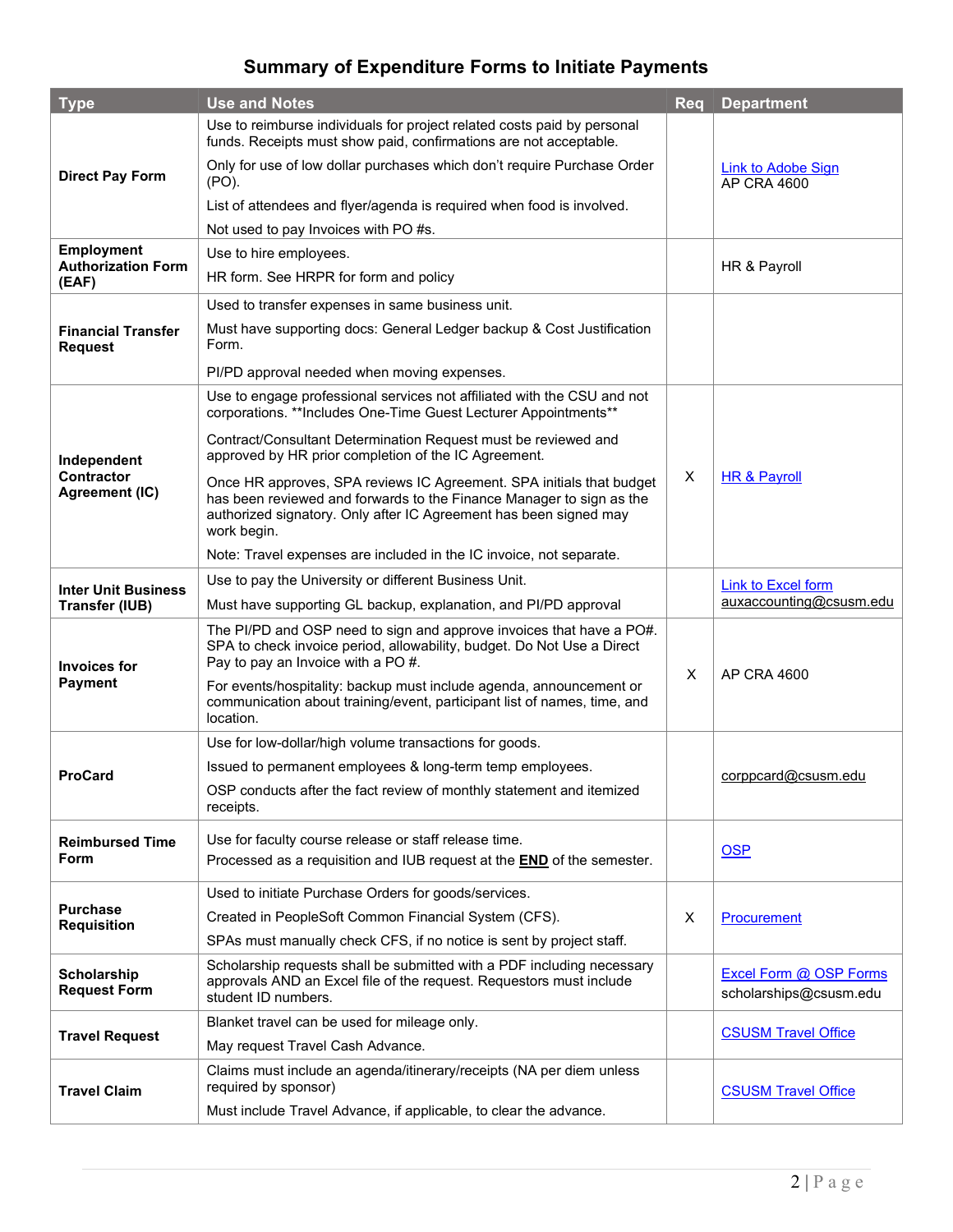# **Summary of Supporting/Supplemental Forms for Expenditures**

| <b>Type</b>                                                     | <b>Notes</b>                                                                                                                                                                                 | <b>Reg</b> | <b>Department</b>                                                  |
|-----------------------------------------------------------------|----------------------------------------------------------------------------------------------------------------------------------------------------------------------------------------------|------------|--------------------------------------------------------------------|
| <b>Authorization to Spend</b><br><b>Prior to Award Request</b>  | Use to initiate spending prior to receiving award.                                                                                                                                           |            |                                                                    |
|                                                                 | To allow for spending prior to the award start date, if allowable by<br>sponsor.                                                                                                             |            | <b>OSP</b>                                                         |
| <b>Cost Justification Form</b>                                  | Use when expenses need to post greater than 90 days                                                                                                                                          |            | <b>OSP</b>                                                         |
|                                                                 | Use when transferring expenses to a sponsored project (85xxx).                                                                                                                               |            |                                                                    |
| <b>Cost Transfers</b>                                           | Must have supporting GL backup with completed Financial Transfer<br>Request*. If moving an expense to a sponsored project (85xxx), an<br>approved Cost Justification Form is also necessary. |            | auxaccounting@csusm.edu                                            |
|                                                                 | *To transfer expenses to/from other business units use the Inter Unit<br>Billing (IUB) form.                                                                                                 |            |                                                                    |
|                                                                 | Pl/PD and OSP approval required.                                                                                                                                                             |            |                                                                    |
| <b>Fraudulent Charge</b><br><b>Documentation Form</b>           | Use when disputing a fraudulent charge on a ProCard.<br>Include in the ProCard Reconciliation Packet submission.                                                                             |            | <b>Corp Business Services</b>                                      |
|                                                                 | In addition to Direct Pay, Req or Invoice, must include:                                                                                                                                     |            | Form: Accounts Payable                                             |
| <b>Hospitality / Training /</b>                                 | 1) Participants list / Roster with affiliation                                                                                                                                               |            |                                                                    |
| <b>Events</b>                                                   | 2) Announcement / Flyer / Agenda                                                                                                                                                             |            | hospitality@csusm.edu                                              |
|                                                                 | 3) Documentation must include date, time and location                                                                                                                                        |            |                                                                    |
| <b>Lack of Itemized Receipt</b><br>Form                         | Use when an itemized receipt is not available. Attach to ProCard<br>Statement, Travel Claim, Direct Pay, etc.                                                                                |            | <b>Corp Business Services</b>                                      |
| Payee Data Record<br>Form (204)                                 | All payees must have a Payee Data Record Form on file prior to<br>issuing any payments.                                                                                                      |            | <b>Accounts Payable</b>                                            |
| <b>Project Agreement Form</b>                                   | Use to confirm project fiscal authority when approving expenditures.<br>Completed form is kept in the award file.                                                                            |            | <b>OSP</b>                                                         |
| <b>Property Status Change</b><br>Form                           | Use to document changes in property status: transfer to University<br>because project ended, lost/missing/stolen.                                                                            |            | <b>Corp Business Services</b>                                      |
| <b>Purchase Order</b>                                           | Use to amend active PO.                                                                                                                                                                      |            | <b>Link to Adobe Sign</b>                                          |
| <b>Amendment Form</b>                                           | Additional documentation.                                                                                                                                                                    | $\times$   |                                                                    |
| <b>Research Cash Advance</b><br><b>Request Form</b>             | Used for international research when processing on-campus<br>payments are impossible or impractical. Attach to Direct Pay.                                                                   |            | Pending. See shared drive:<br>/Policies & Procedures<br>/Corp P&Ps |
|                                                                 | Requires Corp ED approval and may need 1-up campus approval.                                                                                                                                 |            |                                                                    |
| Sole Source / Brand<br>name Justification                       | Required for purchases of \$10,000 - \$149,999 which are unable to<br>be competitively bid.                                                                                                  | $\times$   |                                                                    |
|                                                                 | Completed form is attached to the purchase requisition. Requires<br>Corp Exec. Director or designee signature.                                                                               |            | <b>OSP</b>                                                         |
| <b>Supplier Selection and</b><br><b>Cost Justification Form</b> | Required for purchases of \$10,000 - \$149,999 which are not Sole<br>Source/Sole Brand purchases.                                                                                            | $\times$   | <b>OSP</b>                                                         |
|                                                                 | Completed form is attached to the purchase requisition. Requires<br>Corp Exec. Director or designee signature.                                                                               |            |                                                                    |
| <b>Tax Accrual Form</b>                                         | Use in the event the current tax rate was not used for ProCard<br>transactions. Will allow Accounting to collect tax appropriately.                                                          |            | <b>Corp Business Services</b>                                      |
| <b>Technology Order</b><br><b>Request</b>                       | All technology must receive approval from IITS through their form.<br>For the purchase of software, hardware or any info tech or equip.                                                      |            | <b>IITS</b>                                                        |
| <b>Travel: Release of</b><br>Liability                          | Participants who are not employees traveling on Corp<br>business/grants need to complete and include with travel request.                                                                    |            | <b>CSUSM Travel Office</b>                                         |
| <b>Travel: Student Code of</b><br><b>Conduct Agreement</b>      | All students traveling must include a completed agreement with their<br>travel request.                                                                                                      |            | <b>CSUSM Travel Office</b>                                         |
| <b>Unauthorized Purchase</b><br><b>Request for Approval</b>     | Use if purchase was completed prior to receiving approval. For<br>example, purchased prior to submitting a Purchase Req & need PO.                                                           |            | <b>Instructions</b><br><b>Link to Adobe Sign</b>                   |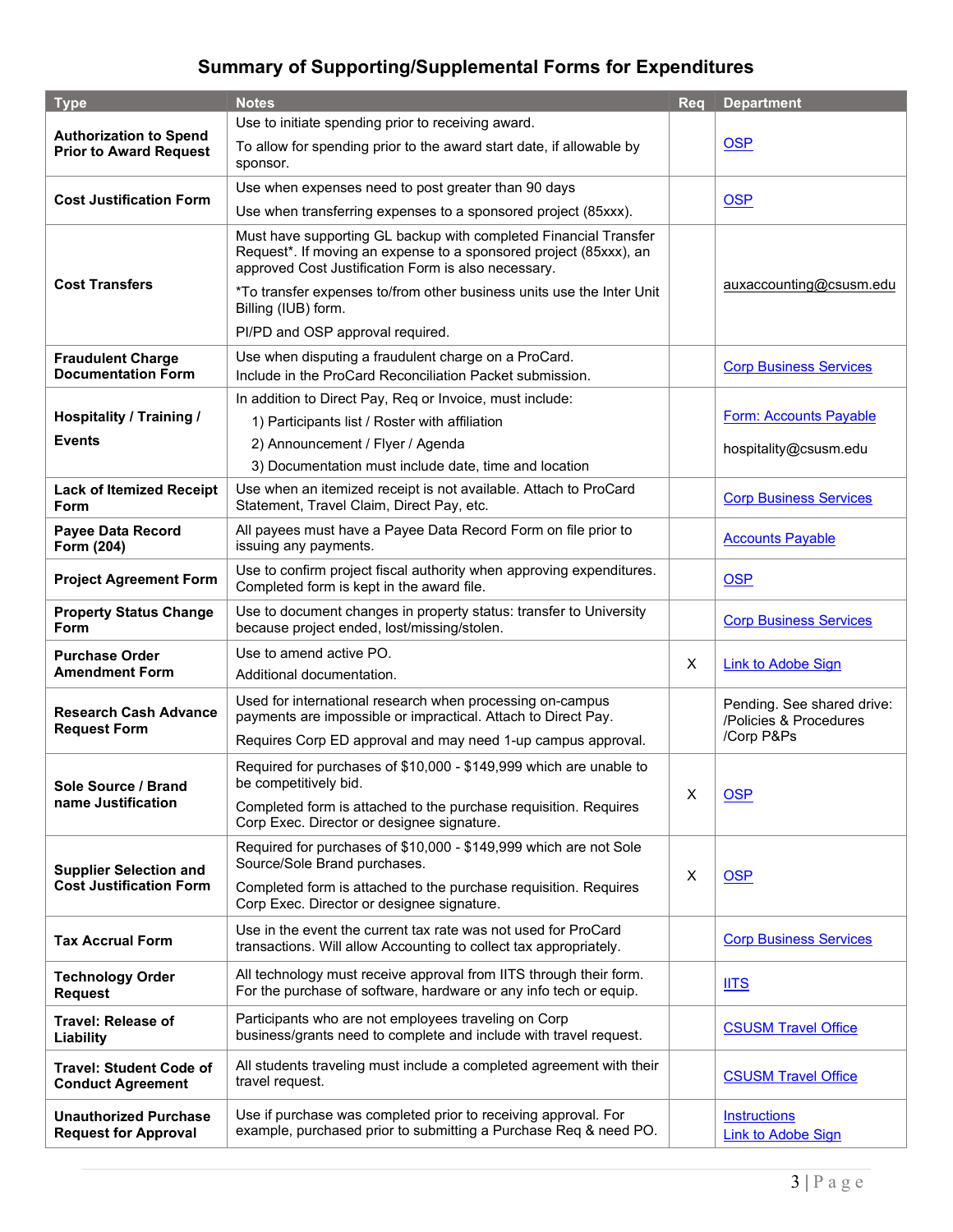#### III. Approval of Expenditure:

- $\circ$  When documentation for the expenditure is deemed complete, the SPA will sign the document:
	- If the dollar amount is within the SPA's signature authority, generally \$15,000, the SPA will sign and date the document unless it involves equipment or a binding agreement (i.e.: independent contractor, space rental, etc.).
	- If the request involves equipment, independent contractor or a binding agreement, the request shall be initialed and sent to the appropriate CSUSM Corporation designee (Manager of Sponsored Projects, Director of Finance, Director of Human Resources and Payroll, Associate Executive Director, or the Executive Director), as necessary.
	- If the expenditure exceeds the SPA's signatory authorization the request shall be initialed and sent to the Manager of Sponsored Projects, Associate Executive Director, or the Executive Director, as necessary.
- $\circ$  Once necessary signatures are obtained, a PDF of the request is saved in the appropriate Project's Transactions folder. Note file naming conventions:

*Form Name, Payee Name, \$xx,xxx, Mo.Da.Yr, Fund-Project*

 $\circ$  Then the PDF is emailed to  $\frac{a}{\sqrt{a}}$  csusm.edu with a cc to the requestor.

Subject Line should include easily identifiable information such as:

*Form Name, Last Name, Amount, Fund-Project*

Body of the email should reflect sentiments similar to:

*Dear AP, The attached document has been reviewed by OSP. Please proceed with processing. Thank you.*

#### **Monitoring Expenses:**

- I. PI/PD Regular monitoring, by the PI/PD, of a project's progress and ensuring expenses post correctly is fundamental in ensuring a project adheres to the award's terms and conditions and applicable policies. To support regular monitoring:
	- a. The PI/PD and authorized project staff have access to Data Warehouse, an interactive dashboard updated once daily to refresh expenditure transactions.
	- b. Quarterly, OSP provides financial reports listing all expenditures for each project. The report is sent via email to the PI/PD.
	- c. Any questions the PI/PD or project staff have may be directed to their assigned SPA.
	- d. Should an error be found, the PI/PD or staff with fiscal authority may request a Cost Transfer to move the expense in error. Please refer to the Cost Transfer Policy, Procedure, and SOP.
- II. OSP Individual grants are monitored by OSP as expenditures are requested via the Office of Sponsored Projects. Each time an expenditure request (Direct Pay, Purchase Requisition, EAF, etc.) is submitted by the PI/PD or authorized fiscal designee, the request is reviewed by the Sponsored Projects Analyst (SPA):
	- a. To ensure availability of funds, appropriateness of the expense to the grant, completeness of documentation and an authorized signatory. See above, Section II Review of Expenditures, for a complete overview of the SPAs review.
	- b. To monitor the rate of expenditure spending on a project. Spending too little or too fast, if not programmatically appropriate, may raise concerns to the sponsor. In addition, excessive spending near the end of a project will also raise questions as to the benefit of the purchase(s) and whether the purchase was necessary to complete the project goals.